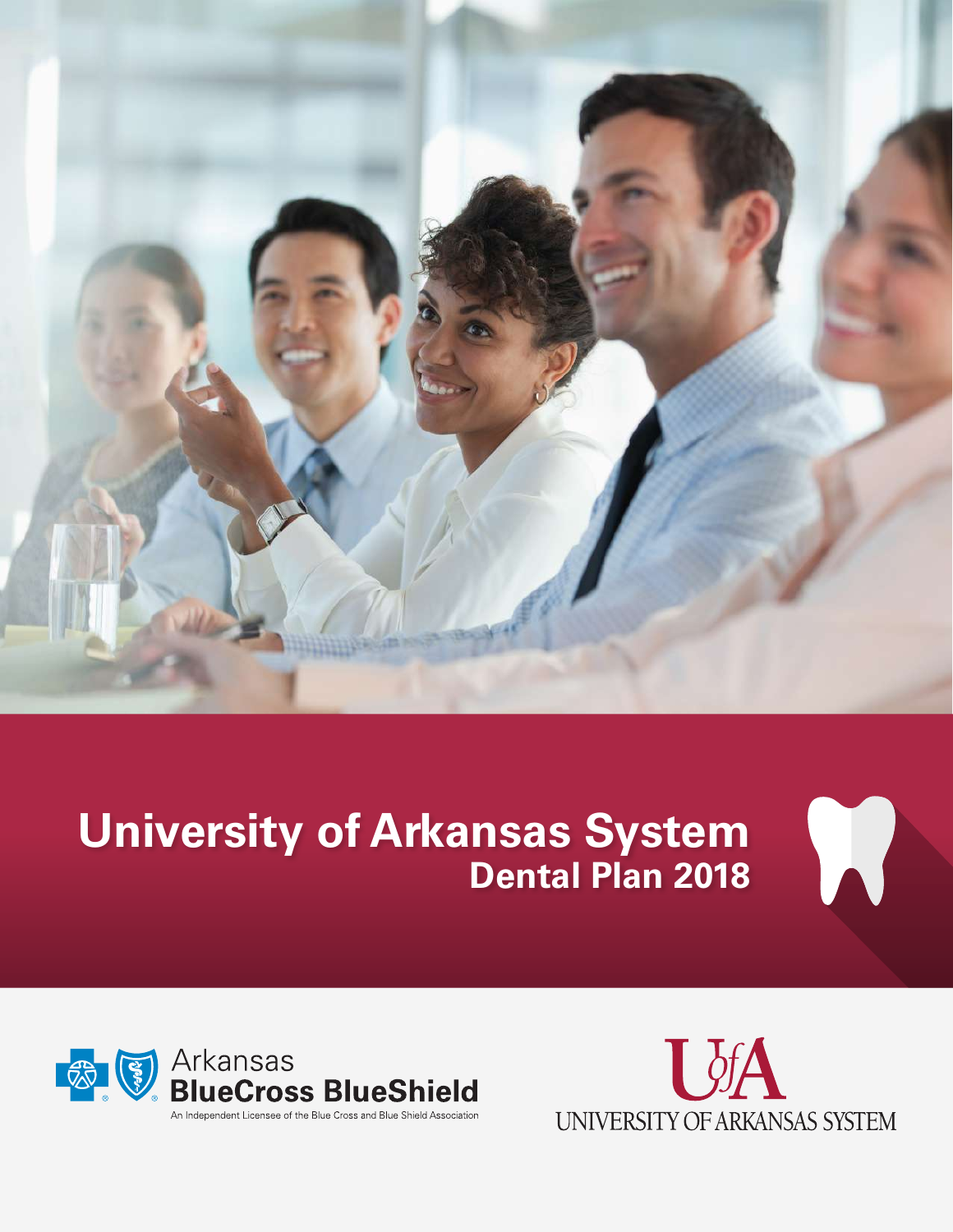# Welcome University of Arkansas System employees!

Beginning January 1, 2018, the University of Arkansas System (UAS) dental plan will be administered by Arkansas Blue Cross and Blue Shield. Arkansas Blue Cross offers a full suite of dental benefits and services worth smiling about — like the broad-access network of top dentists, maximum rollover benefit and Dental Xtra.

We're excited to announce a new covered service. You've asked for orthodontic coverage and UAS benefits administrators heard you. For the first time ever, UAS employees will get orthodontic coverage as part of your covered services for the 2018 dental plan. There's more information about how the orthodontic benefit will work in the Frequently Asked Questions.



#### **Make the most of your dental coverage**

Most of us are interested in saving money. When you use the services of a participating dental provider, you'll pay less money out of pocket. Please take a moment to review this important information about your coverage. Use our Find a Dentist feature at uasdental.blueadvantagearkansas.com to make sure your dentist is in network.

## **Questions?**

Feel free to call our dedicated UAS customer service line.

**844-662-2281**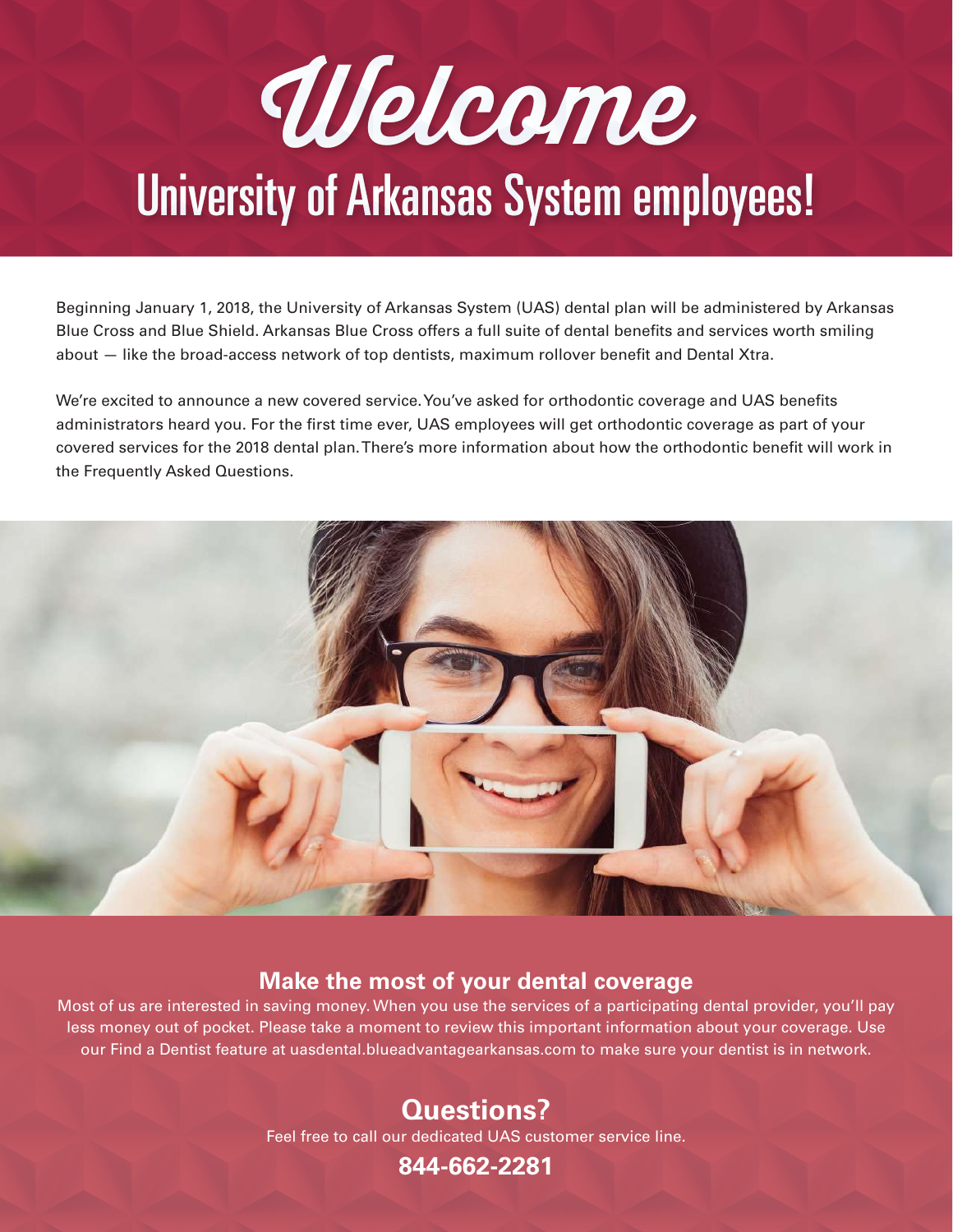#### **Benefit Summary**

#### **University of Arkansas System**

**Individual Deductible:** (Basic and Major Services) \$50

**Family Deductible:** 2 Family Members (Basic and Major Services) \$100

**Annual Maximum Payment:** Per Person Per Calendar Year \$1,500

**Orthodontic Lifetime Maximum:** \$2,000

**Benefit Period:** A benefit period for each eligible participant shall mean a calendar year, the period from January 1st to December 31st of each year. Applies to Coverage A, B and C

|                                                                                                                                                                                                                                                                                                           |                  | <b>In Network</b>         | <b>Out of Network</b>       |  |  |  |  |
|-----------------------------------------------------------------------------------------------------------------------------------------------------------------------------------------------------------------------------------------------------------------------------------------------------------|------------------|---------------------------|-----------------------------|--|--|--|--|
| <b>TYPE A CHARGES: PREVENTIVE SERVICES (not subject to deductible)</b>                                                                                                                                                                                                                                    |                  |                           |                             |  |  |  |  |
| <b>Exams</b>                                                                                                                                                                                                                                                                                              |                  | 100%                      | 90%                         |  |  |  |  |
| <b>Radiographic Images (X-rays)</b>                                                                                                                                                                                                                                                                       |                  | 100%                      | 90%                         |  |  |  |  |
| <b>Fluoride Treatment</b>                                                                                                                                                                                                                                                                                 |                  | 100%                      | 90%                         |  |  |  |  |
| <b>Prophylaxis (cleaning)</b>                                                                                                                                                                                                                                                                             |                  | 100%                      | 90%                         |  |  |  |  |
| <b>Sealants</b>                                                                                                                                                                                                                                                                                           |                  | 100%                      | 90%                         |  |  |  |  |
| TYPE B CHARGES; BASIC RESTORATIVE SERVICES                                                                                                                                                                                                                                                                |                  |                           |                             |  |  |  |  |
| <b>Fillings</b>                                                                                                                                                                                                                                                                                           |                  | 80%                       | 72%                         |  |  |  |  |
| <b>Extractions</b>                                                                                                                                                                                                                                                                                        |                  | 80%                       | 72%                         |  |  |  |  |
| <b>Surgical and Non-Surgical Periodontics</b>                                                                                                                                                                                                                                                             |                  | 80%                       | 72%                         |  |  |  |  |
| <b>Endodontics (root canals)</b>                                                                                                                                                                                                                                                                          |                  | 80%                       | 72%                         |  |  |  |  |
| <b>Oral Surgery</b>                                                                                                                                                                                                                                                                                       |                  | 80%                       | 72%                         |  |  |  |  |
| <b>Anesthesia</b>                                                                                                                                                                                                                                                                                         |                  | 80%                       | 72%                         |  |  |  |  |
| <b>TYPE C CHARGES: MAJOR RESTORATIVE SERVICES</b>                                                                                                                                                                                                                                                         |                  |                           |                             |  |  |  |  |
| <b>Inlays, Onlays, Crowns</b>                                                                                                                                                                                                                                                                             |                  | 50%                       | 45%                         |  |  |  |  |
| <b>Partials and Dentures</b>                                                                                                                                                                                                                                                                              |                  | 50%                       | 45%                         |  |  |  |  |
| <b>Implants</b>                                                                                                                                                                                                                                                                                           |                  | 50%                       | 45%                         |  |  |  |  |
| ORTHODONTIC SERVICES limited to covered persons to age 18 (not subject to deductible)                                                                                                                                                                                                                     |                  |                           |                             |  |  |  |  |
| <b>Diagnostic, Active Retention Treatment</b>                                                                                                                                                                                                                                                             |                  | 50%                       | 40%                         |  |  |  |  |
| <b>DENTAL XTRA (Included)</b>                                                                                                                                                                                                                                                                             |                  |                           |                             |  |  |  |  |
| Two additional cleanings covered per year (a total of four) for members with one of the following qualifying<br>conditions: diabetes, coronary artery disease, oral cancer, Sjogren's syndrome, stroke or pregnancy. Dental Xtra<br>benefits may not be combined by members with more than one condition. |                  |                           |                             |  |  |  |  |
| <b>ROLLOVER BENEFIT</b>                                                                                                                                                                                                                                                                                   |                  |                           |                             |  |  |  |  |
| In-Network calendar-year                                                                                                                                                                                                                                                                                  | Yearly Threshold | Available Rollover amount | <b>Accumulated Rollover</b> |  |  |  |  |
| aggregate maximum                                                                                                                                                                                                                                                                                         | Amount           | to use next year/beyond   | Maximum                     |  |  |  |  |
| \$1,500                                                                                                                                                                                                                                                                                                   | \$750            | \$375                     | \$1,500                     |  |  |  |  |

You have the freedom to choose any licensed dentist for covered services. However, it works to your advantage to choose a dentist from the Arkansas Dental Select Plus network. You'll get the deepest discounts and pay less out of pocket when you choose a dentist from the Arkansas Dental Select Plus network of providers.

**Important Disclaimer from Arkansas Blue Cross and Blue Shield**

This document is intended only to highlight your benefits and should not be relied on to fully determine coverage. Please refer to your Summary Plan Description for a full explanation of your benefits, the limitations of these benefits and the services that are not covered. If this document conflicts in any way with the plan issued by your employer, the plan shall prevail.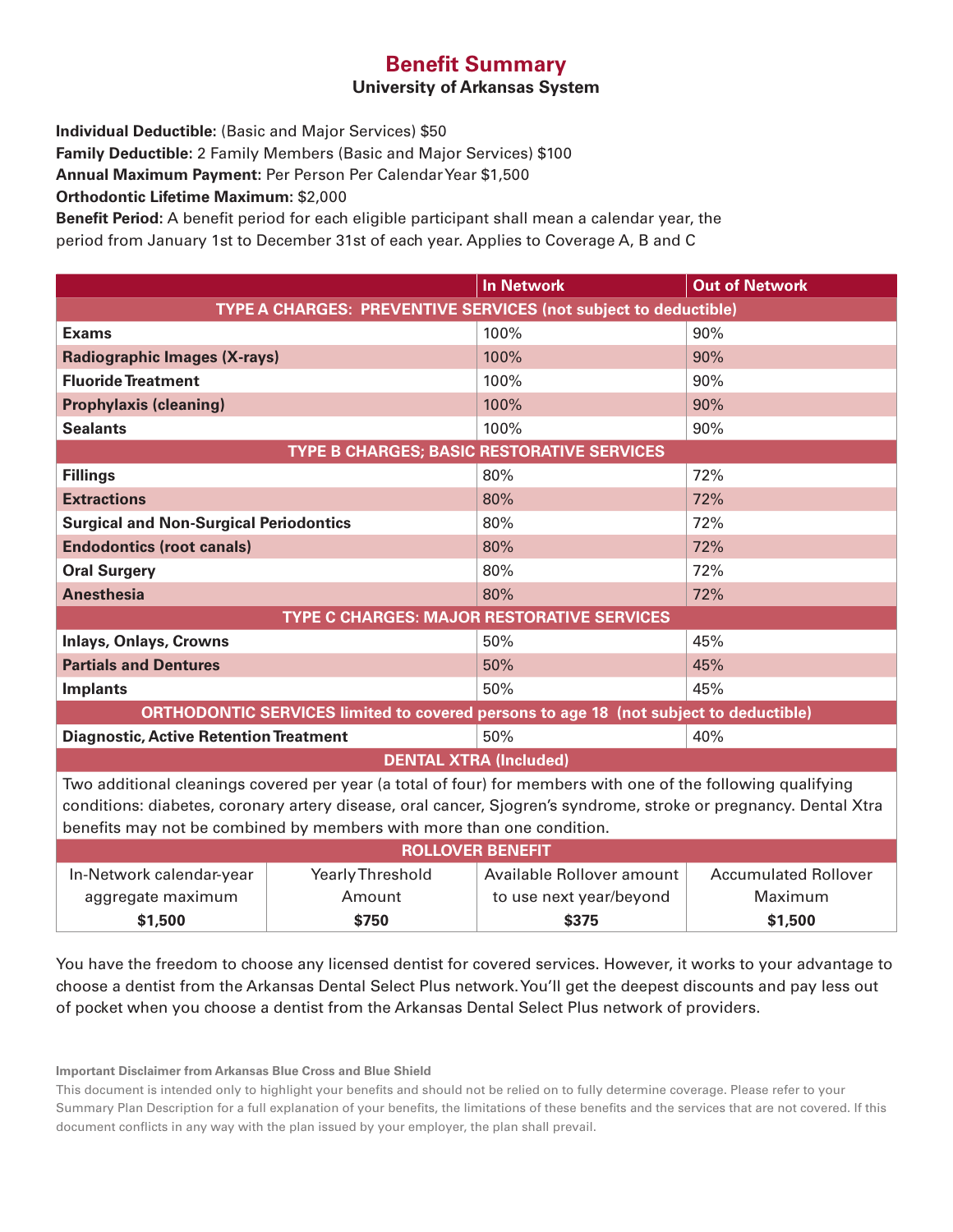## **Find a Dentist**

Be a smart shopper when you're looking for dental care. Search your network for quality care at the most affordable cost at uasdental.blueadvantagearkansas.com.

#### **You can search for:**

- Dentists
- Health conditions
- Treatment areas
- Specific procedures

Whether you know exactly the dentist you want to see or not, use our Find a Dentist tool to help.

### **About Dental Xtra**

Research shows that good dental health can improve total health for people with certain conditions. The Dental Xtra program provides at-risk University of Arkansas System members with additional dental benefits when using an in-network dentist.

Here are some reasons to be excited about Dental Xtra:

- Education about your dental health
- Extra benefits paid at 100% when visiting a participating dentist
	- **-** No coinsurance required when visiting an in-network dentist
	- **-** No deductible
	- **-** Does not count toward your calendar-year maximum

|                                | <b>Cleaning or</b><br>maintenance<br>visit every 3<br>months* | <b>Periodontal scaling</b><br>or scaling in the<br>presence of gingival<br>inflammation every<br>24 months* | <b>Pre-diagnostic oral</b><br>cancer screening<br>every 6 months** | <b>Fluoride treatment</b><br>every 3 months** |
|--------------------------------|---------------------------------------------------------------|-------------------------------------------------------------------------------------------------------------|--------------------------------------------------------------------|-----------------------------------------------|
| <b>Diabetes</b>                |                                                               |                                                                                                             |                                                                    |                                               |
| <b>Coronary artery disease</b> |                                                               |                                                                                                             |                                                                    |                                               |
| <b>Stroke</b>                  |                                                               |                                                                                                             |                                                                    |                                               |
| <b>Pregnancy</b>               | $\blacktriangleright$                                         |                                                                                                             |                                                                    |                                               |
| Oral cancer**                  |                                                               |                                                                                                             |                                                                    |                                               |
| Sjögren's syndrome             |                                                               |                                                                                                             |                                                                    |                                               |

*\*Periodontal maintenance and scaling available with plans that offer periodontal benefits.*

*\*\*Available for members previously diagnosed with oral cancer or diagnosed with Sjogren's syndrome.* 

#### **How to register for Dental Xtra**

To register for these additional benefits, visit uasdental.blueadvantagearkansas.com and select the "Enroll Now" button in the Dental Xtra section. You'll receive a letter telling you about the additional dental benefits you're eligible to receive.

You cannot register for Dental Xtra until on or after January 1, 2018.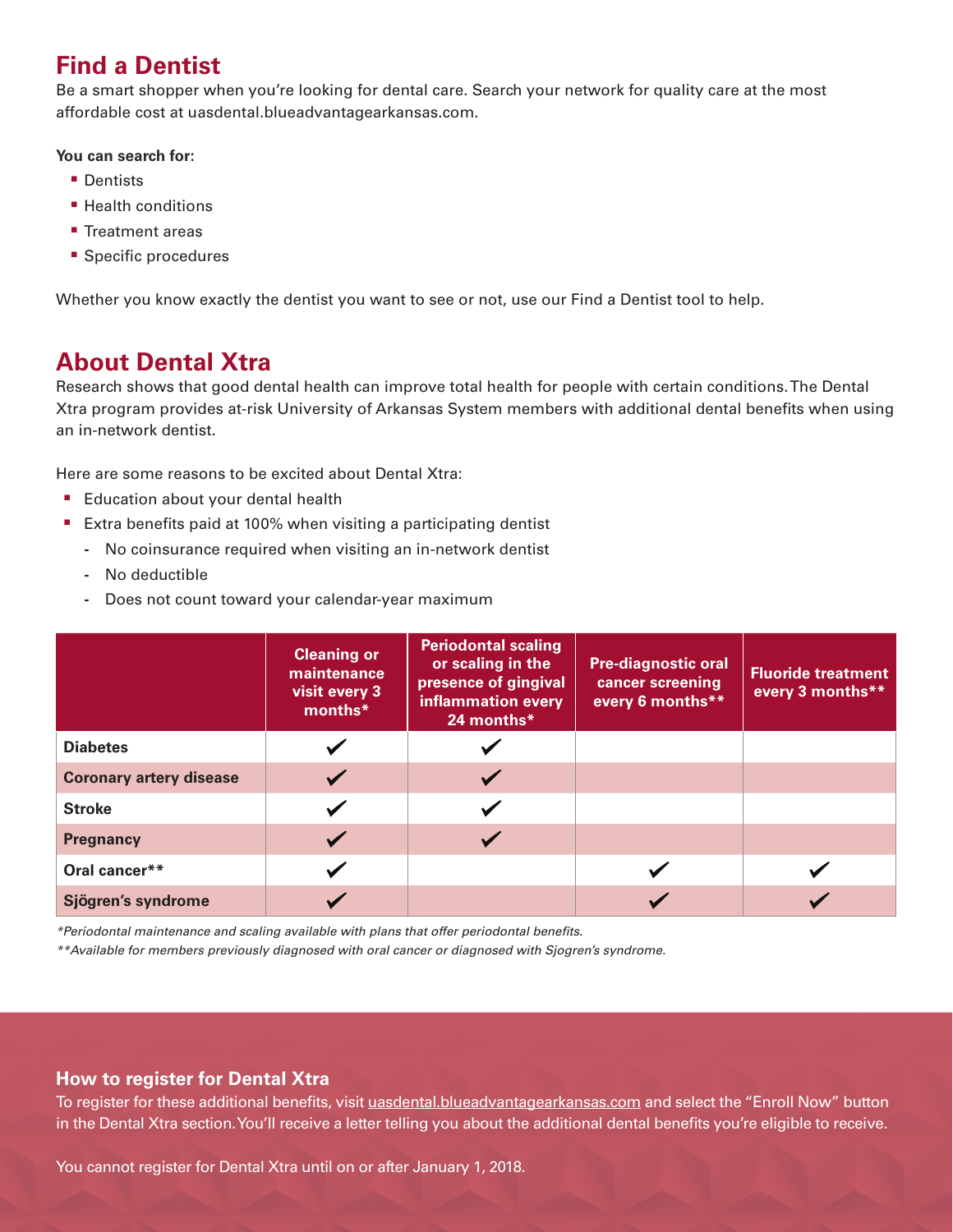## **Frequently Asked Questions**

#### **What's new?**

Your dental plan will now offer an orthodontic benefit for covered dependents up to age 18. The orthodontic benefit includes a \$2,000 lifetime maximum and is paid at 50 percent. It is not subject to the calendar-year deductible.

#### *All other benefits and monthly premiums remain the same for 2018.*

#### **Who do I contact if I have questions?**

Call our dedicated UAS customer service line at **844-662-2281** with questions about your dental benefits, or if you need help finding a dentist.

#### **How do I find a dentist?**

We've created a University of Arkansas System website where you can find a dentist. Simply visit uasdental.blueadvantagearkansas.com and select "Find a Dentist."

#### **What should I know about my dental network?**

Your dental plan features the largest dental network in Arkansas — including more than 90 percent of all licensed dentists in the state — with access to a broad national network. You may visit any in-network dentist in the Find a Dentist search found on the UAS dental site; however a dentist listed as part of the Select PPO network will result in greater savings for you.

#### **Orthodontia treatment examples:**

#### **New treatment plan**

Your orthodontic benefit allows you to pay your share of the cost in monthly installments instead of one large sum. Your orthodontist will submit a claim with the total cost, length and start date. The initial down payment will be \$500 — you'll pay \$250. Remember, the plan has a \$2,000 lifetime maximum, and benefits are paid at 50 percent (lifetime max is the total amount the dental plan will pay for orthodontic care).

The remaining balance will be divided by the number of months left in the treatment. You'll pay 50 percent of each monthly payment until the \$2,000 lifetime max is reached. After that, you'll make the monthly payment in full.

#### **Treatment in progress**

Your orthodontist will submit a claim that indicates the total treatment cost, length and start date of treatment and the initial down payment. Arkansas Blue Cross will review the plan and determine the dental plan's total liability based on the number of months remaining in the orthodontic treatment starting in January 2018. This amount will be divided by those months and a monthly payment will begin.

#### **Will I get a new ID card?**

Yes, you and each enrolled family member will be mailed a new ID card before the end of the year.

#### **How does my carryover/rollover benefit work?**

Any carryover/rollover benefit dollars that you have previously earned will be available March 1, 2018. You will have access to your 2018 calendar-year maximum of \$1,500 beginning January 1, 2018. If no more than \$750 claim dollars are paid in a calendar year, your calendar year maximum for the next year will increase by \$375 to a maximum of \$1,500. You can stockpile \$1,500 total rollover dollars.

#### **Does my plan offer a wellness benefit for certain conditions?**

Yes, your plan includes Dental Xtra. Learn more about Dental Xtra on the next page.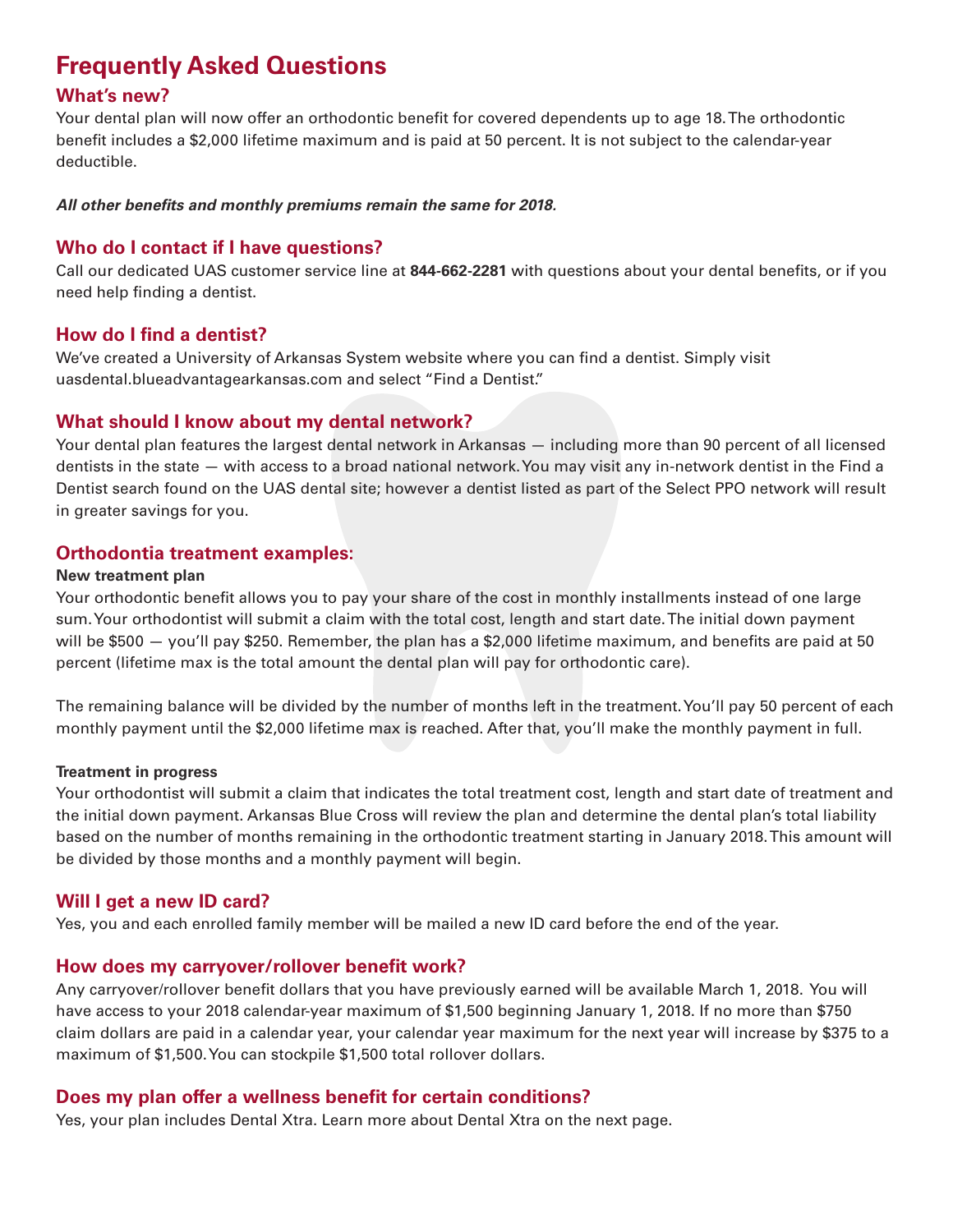#### **Limitations and Exclusions**

#### **LIMITATIONS AND EXCLUSIONS ON DIAGNOSTIC AND PREVENTIVE BENEFITS**

- **a)** The PLAN will pay for two oral examinations and cleanings in BENEFIT PERIOD.
- **b)** The PLAN will pay for full mouth X-rays once within three years. A combination of periapical and bitewing x-rays (10 or more films) or a panoramic film and additional x-rays make up a full mouth series.
- **c)** A sealant is a BENEFIT only on the unrestored, decay free chewing surface (occlusal surface) of the maxillary (upper) and mandibular

(lower) first and second molars. Sealants are a benefit for DEPENDENT children to age 19. Sealants are payable once per tooth.

- **d)** Preventive control programs (oral hygiene instructions, carries susceptibility tests, dietary control, tobacco counseling, etc.) are not a benefit.
- **e)** The PLAN will pay for one topical application of fluoride in a BENEFIT PERIOD for DEPENDENT children to age nineteen. Fluoride rinses or self-applied fluorides are not a benefit.

#### **LIMITATIONS AND EXCLUSIONS ON BASIC RESTORATIVE BENEFITS**

- **a)** Palliative TREATMENT is payable on a per visit basis, once on the same date.
- **b)** Fillings are allowed once per surface per tooth in a 12-month period. This is allowed irrespective of the number of combinations of procedures requested or performed.
- **c)** Payment for root canal TREATMENT includes charges for temporary restorations. Root canal TREATMENT is limited to once in a lifetime, per tooth, by the same DENTIST or dental office. Retreatment of root canal by the same DENTIST or dental office will be considered after 24 months have lapsed since initial TREATMENT. Root canals on deciduous teeth are not a benefit, unless there is no permanent successor. Pulpal therapy is limited to primary teeth and therapeutic pulpotomy is limited to primary teeth once in a lifetime.
- **d)** Non-surgical periodontics will not be provided more often than once in a 24-month period per quadrant.
- **e)** Periodontal maintenance is a benefit after three months following active periodontal TREATMENT.
- **f)** Extractions, surgical extractions, root removal, alveoplasty, surgical exposure of impacted or unerupted tooth, tooth reimplantation and/or stabilization, transseptal fiberotomy, and oroantral fistula closure are limited to once per lifetime.
- **g)** Charges for general anesthesia/intravenous sedation are not covered except when administered in conjunction with covered oral surgery, excluding single tooth extractions (ADA procedure code 7140) and for children to age three.
- **h)** Analgesia, anxiolysis, therapeutic drug injection, other drugs and/or medicines, and desensitizing medicines are not covered.
- **i)** Composite resin crowns are not a benefit on primary teeth. A stainless steel crown allowance will be made with any fee difference the responsibility of the patient.
- **j)** A space maintainer is a benefit when used to replace prematurely lost or extracted teeth for children to age 16, limited to once in a 60 consecutive month period. Recementation of a space maintainer is limited to once in five years (60 consecutive months). Recementation of a space maintainer within six months of the seating date is part of the original procedure. A space maintainer is not considered an orthodontic appliance.
- **k)** The PLAN will not pay for the replacement of a stainless steel crown within a 60-month period of the initial placement.
- **l)** General Limitations and Exclusions found in Article 6 of this PLAN also apply to Basic Restorative BENEFITS.
- **m)**Payment for periodontal surgery shall include charges for three months' post-operative care and any surgical re-entry for a three consecutive year period. Root planing, curettage, and osseous surgery are not a benefit for participant(s) to age 14.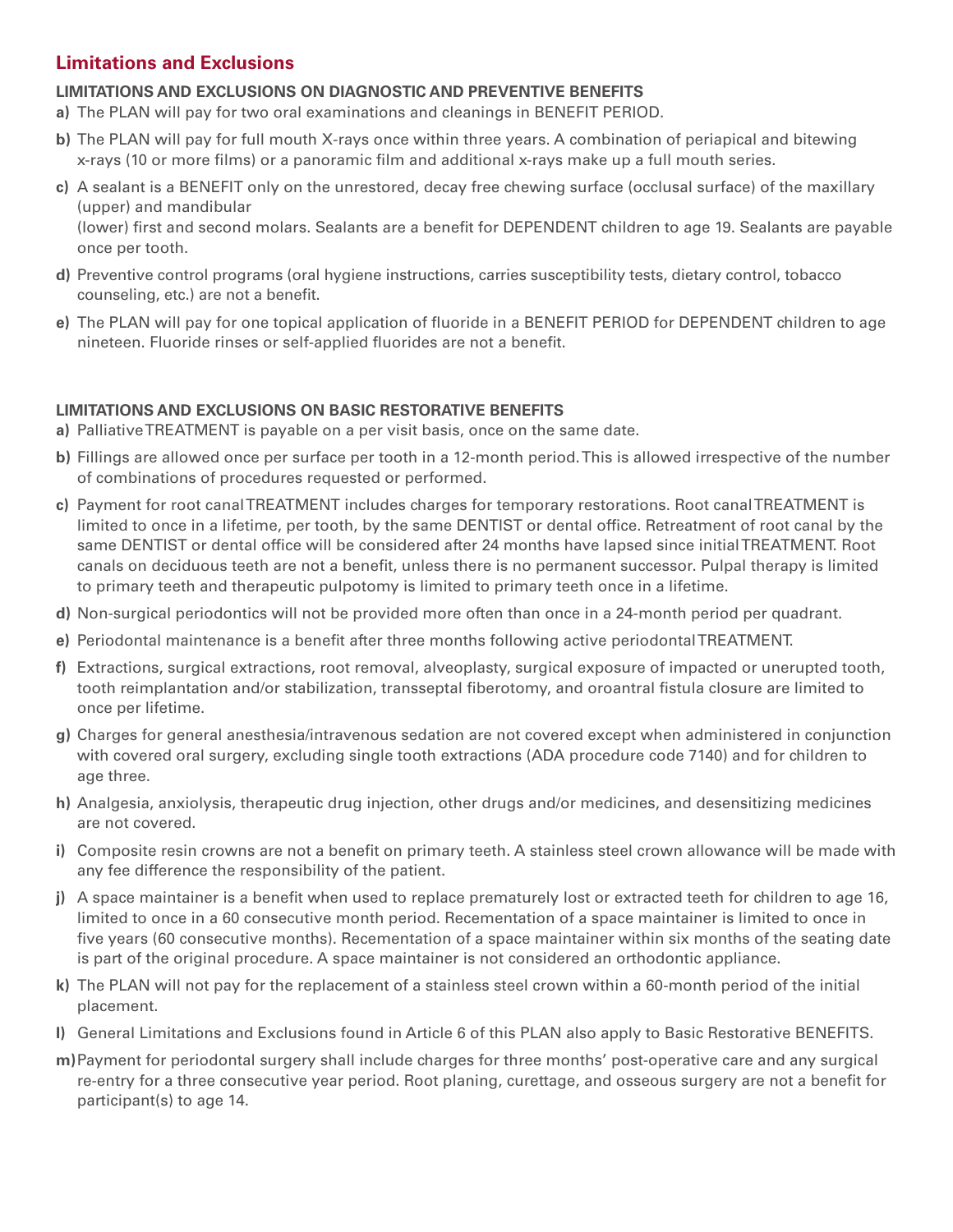#### **LIMITATIONS AND EXCLUSIONS ON MAJOR RESTORATIVE BENEFITS**

- **a)** The PLAN will not pay to replace any crowns, inlays, onlays, or veneers received in the previous five years (60 consecutive months). Payment for crowns, inlays, onlays, and veneers shall include charges for preparations of tooth, gingival, and impression.
- **b)** The PLAN will not pay for a crown, inlay, onlay, or veneer on a tooth that can be restored with an amalgam or composite restoration.
- **c)** Porcelain/ceramic or cast crowns for children to age 12 are not BENEFITS.
- **d)** Crown repair is limited to once in a two consecutive year period on the same tooth. Crown and fixed partial denture recement is limited to once in 12 consecutive months per tooth. Repairs for bridges and full and partial dentures are limited to once in a five consecutive year period
- **e)** Procedures for purely cosmetic reasons are not BENEFITS.
- **f)** The PLAN will not pay to replace any fixed bridges or partial or complete dentures that the participant received in the previous five years, except where the loss of additional teeth requires the construction of a new appliance.
- **g)** The PLAN will not pay to replace a bridge or denture unless it cannot be made satisfactory.
- **h)** Recementation of a bridge within six months of the seating date is part of the original procedure.
- **i)** Payment for a partial or complete denture shall include charges for any necessary adjustment within a sixmonth period. Payment for a reline or rebase of a partial or complete denture is limited to once in a three-year period. Adjustments made within the first six months after delivery are not covered. Adjustments after the post six-month delivery period are limited to not more than twice in any 12 consecutive month period.
- **j)** A posterior, fixed partial denture and a removable partial denture in the same dental arch is not covered. The benefit is limited to the allowance for the partial, removable denture.
- **k)** Adjustments to complete or partial dentures are limited to two adjustments per denture per 12 months after six months have elapsed since initial placement.
- **l)** The PLAN limits payment for standard dentures to the maximum allowable fee for a standard partial or complete denture. A standard denture means a removable appliance to replace missing natural, permanent teeth. A standard denture is made by conventional means from acceptable materials. If a denture is constructed by specialized techniques and the fee is higher than the fee allowable for a standard denture, the patient is responsible for the difference.

**m)**The PLAN does not pay for fixed bridges or full or partial dentures for children to age 16.

- **n)** A fixed bridge where a partial denture is constructed in the same arch is not a covered benefit.
- **o)** Fixed partial denture retainers are a benefit once in any five consecutive month period.
- **p)** Temporary and provisional crowns and partial dentures are not a benefit.
- **q)** Procedures for purely cosmetic reasons are not BENEFITS.
- **r)** Tissue conditioning is limited to two in a three consecutive year period. Tissue conditioning is not a benefit if performed on the same day a denture is delivered or a reline/rebase is provided.
- **s)** Endosteal implants are covered once in a lifetime per tooth.
- **t)** The implant abutment to support a crown is covered once in any five consecutive year period.
- **u)** An implant or abutment supported crown is covered once in any five consecutive year period.
- **v)** An implant or abutment supported retainer is covered once in any five consecutive year period.
- **w)**Implant maintenance procedure is covered once in any 12 consecutive months.
- **x)** Repair of an implant supported prosthesis or implant abutment is covered once in any five consecutive year period.
- **y)** Re-cementation of implant/abutment supported crown or fixed partial denture is covered once in any 12 consecutive month period after six months have elapsed since initial placement.
- \* General Limitations and Exclusions found in Article 6 of this PLAN also apply to all benefits of this plan.